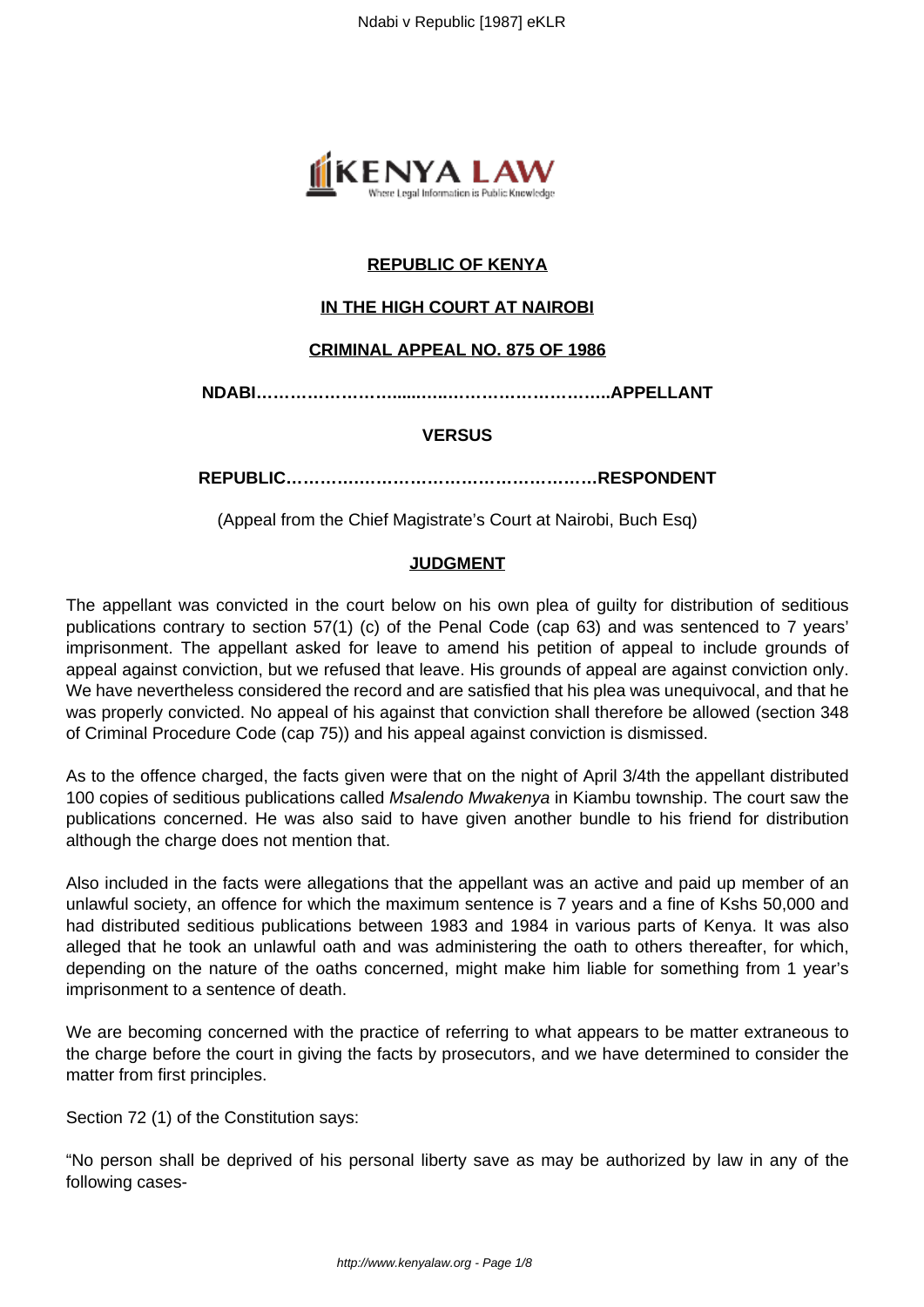(a) In execution of the sentence or order of a court…….. in respect of a criminal offence of which he has been convicted."

Section 207 of the Criminal Procedure Code (cap 75) says as to guilty pleas:

"(1) The substance of the charge shall be stated to the accused person by the court, and he shall be asked whether he admits or denies the truth of the charge.

(2) If the accused person admits the truth of the charge his admission shall be recorded as nearly as possible in the words used by him, and the court shall convict him and pass sentence upon or make order against him, unless there appears to it sufficient cause to the contrary. Provided that after conviction and before passing sentence or making any order the court may permit or require the complainant to outline to the court the facts upon which the charge is founded."

Reading section 72 of the Constitution and section 207 of the Criminal Procedure Code together, we continue in the view that the court is to sentence the accused only for the offence with which he is charged, and that the facts to be given are the facts relating to that charge. If the prosecution wish to have the accused dealt with for other offences which are not charged, then the accused can be charged with those offences,

or, semble in the High Court but not in the subordinate court, the accused may ask to take other offences into consideration (see R v Shulamhussein [1959] EA 743).

This is a basic principle to which section 216 is subordinate and subsequent: section 216 reads:

"The court may, before passing sentence or making an order against an accused person under section 215, receive such evidence as it thinks fit in order to inform itself as to the sentence or order properly to be passed or made."

In Republic v Gulam Hussein (1946) 13 EACA 167, the appellant was convicted of possession of a large quantity of methylated spirit. After conviction, but before sentence, the prosecutor, a police officer, told the court that the appellant had told him that he had bought all the spirit and that he was going to sell it as Kshs 4 a bottle. The Court of Appeal found that such a large quantity of methylated spirit, accompanied by other circumstances, was sufficient to justify the sentence appealed against.

But the court went on to say that on controversy as to the facts upon which sentence was to be based the same rules as to legal proof in the substantive trial must apply. It was improper for a prosecutor after conviction and before sentence to make any statement to the court against the convict which if challenged he would be unable to prove by legally admissible evidence.

And further we say the prosecutor is restricted to the facts upon which the charge is founded by section 207 of the Criminal Procedure Code. In Adan v Rep [1973] EA 446 the court referred to the prosecutor stating 'the facts of the alleged offence' which further confirms us in our opinion.

Now it is argued before us that it is correct for the prosecutor in giving the facts of the alleged offence to include reference to other offences which are in some way connected with the alleged offence, which go to increase the seriousness of the offence alleged, in respect of which the learned trial magistrate is considering sentence.

It is said that section 57(1) of the evidence Act (cap 80) allows evidence to be admitted that the accused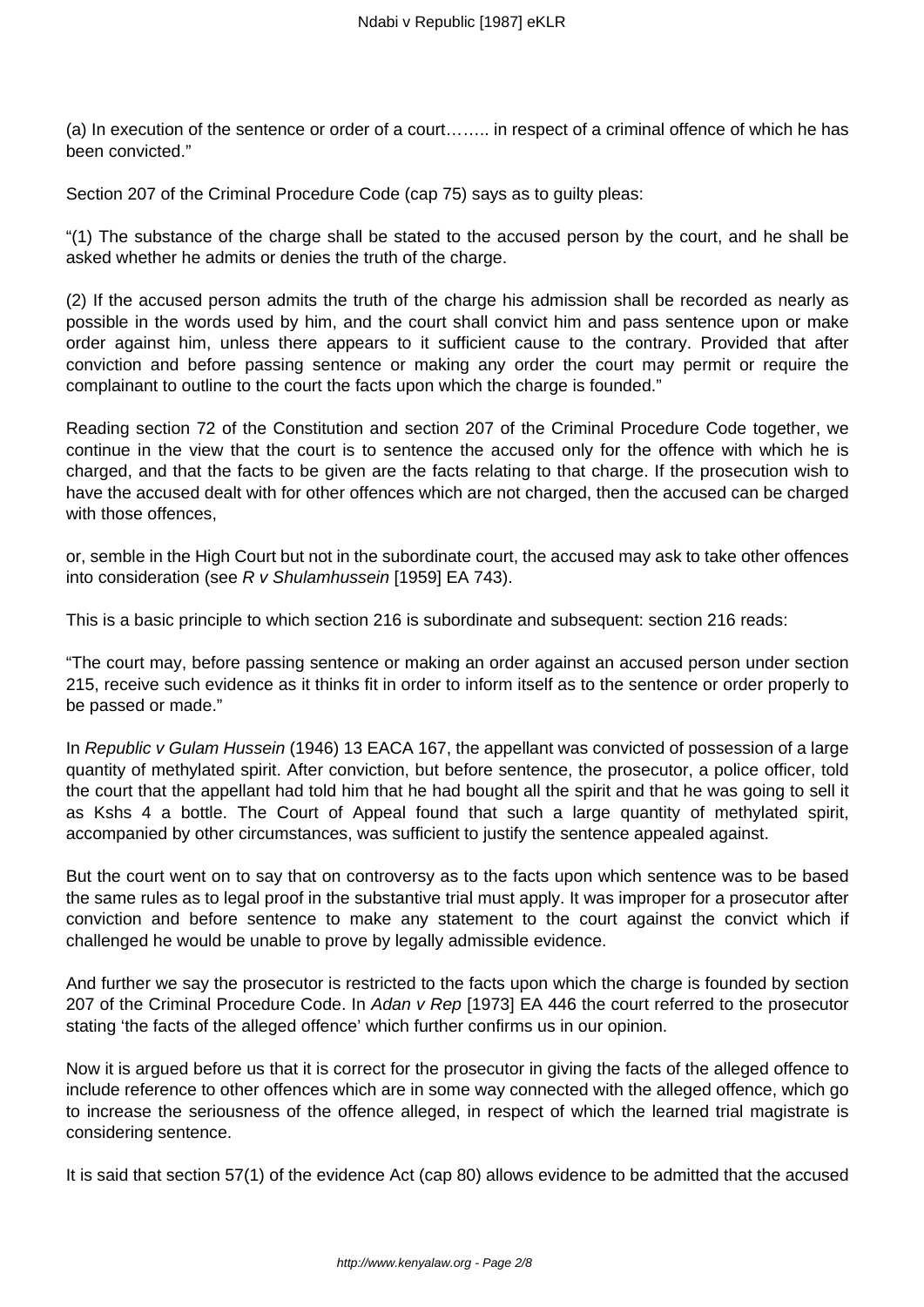person has committed or been convicted of or charged with any offence other than that which he is then charged or is of bad character if such evidence is otherwise admissible as evidence of a fact in issue or is directly relevant to a fact in issue.

It is therefore important to understand what fact is in issue at the time the prosecutor is giving the facts of the alleged offence.

Under the universally followed procedure in Adan's case (which procedure is slightly different to the procedure referred to in section 207 of the Criminal Procedure Code), the facts are given after plea of guilty and before conviction. The matter in issue at that time is the question of conviction, and is the procedure, or part of the procedure, by which the learned trial magistrate establishes that the plea is unequivocal. It is after conviction that the learned trial magistrate can turn to the matters referred to in section 216 of the Criminal Procedure Code.

Since the matter in issue at this stage is the question of conviction, and since it is the state's case before us that the plea is unequivocal, with which we agree, it follows that other offences alleged to have been committed are not relevant to the matter in issue, that is, conviction.

In consideration of conviction, the allegation without more that other offences have been committed, even if admissible under the Evidence Act, would be more prejudicial to the accused than probative, if it is probative at all, and should be excluded by the learned trial magistrate on that basis.

The same argument applies whether one is referring to section 57(1) or section 57 (1) (a) of the Evidence Act. Under section 57 (1) (a) the purpose for which the evidence must be required is to show that the accused is guilty of the offence with which he is then charged. Where dealing with an unequivocal plea of guilty such evidence is not necessary for such purpose, and would, and should rightly be excluded for that purpose. For the same reasons the antecedent history of the appellant should not be given before conviction is recorded.

Therefore we hold that in the facts given to the court under the procedure outlined in Adan v Republic, it would be most unusual for it to be right for the prosecutor to relate the alleged commission of any offence other than that charged.

Now under Adan procedure, having been satisfied that to convict is proper, and having entered the conviction, the mind of the learned trial magistrate turns to sentence. It is our view that the two processes are separate, and are these days in danger of becoming blurred so as to lead to the sort of arguments we have heard here.

If the facts have been given properly as we set out above, the learned trial magistrate will not have heard any of the facts surrounding the offence. It may be in the mind of the prosecutor that the trial magistrate ought to know more about the circumstances than he was able to put forward while giving the facts.

The question to ask is whether he is entitled to do so. At this stage the fact in issue most often is the accused's involvement in the offence charged, and the seriousness of the offence vis-à-vis society.

In Shiani v Republic [1972] EA 557 it was held by the Court of Appeal that it was not for the prosecutor to tell the court of his views as to the seriousness of the offence. He is required simply to put facts before the court.

In any offence there may be a breach of the law which is minor, and, at the other end of the scale, one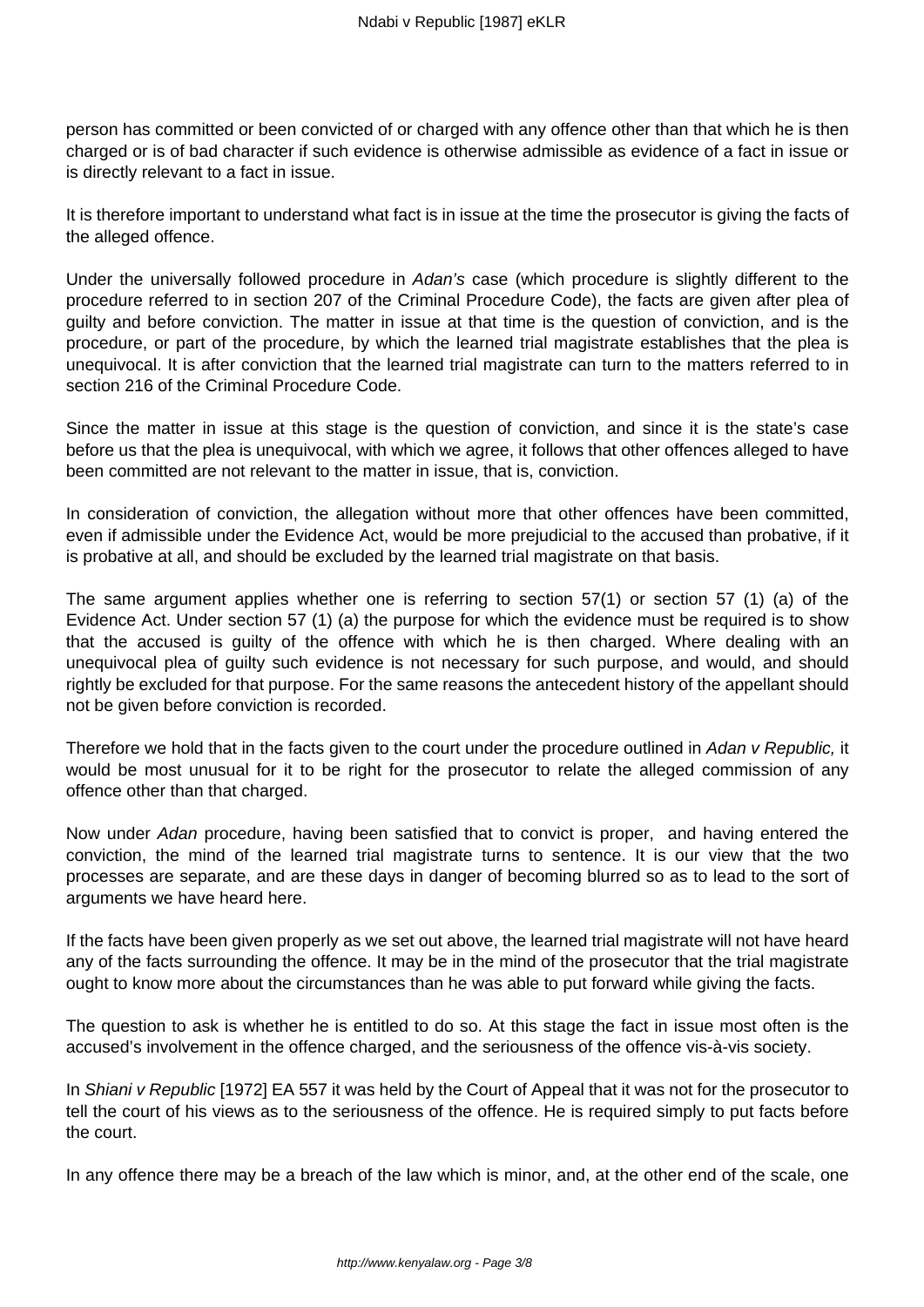which requires the full sentence allowed by the law.

There are a number of factors which determine where in the scale of sentencing an offence lies, and these matters are for the learned trial magistrate.

In the case of Republic v Malakwen Arap Kogo (1933) 15 KLR 115 these

considerations were said to be (at last where theft was concerned)

1. Intrinsic value of the subject matter

- 2. Antecedents of the accused
- 3 Youth of the accused

4. Conduct of accused at the trial, in particular whether he pleaded guilty or not guilty.

5. Prevalence of the particular crime in the neighbourhood.

We deal with other considerations later.

The learned trial magistrate can usually tell from the facts which he has been given, mitigation, and his local knowledge as to prevalence of offences where in the scale the offence comes. This is why it is said in Shiani that the prosecutor should not concern himself with the seriousness of the offence, for that is the discretion of the court. Contrary if he is asked for assistance by the court, as in Republic v Seguja (1935) EACA 85.

It is argued before us that by the operation of section 5 to 16 of the Evidence Act, the other alleged offences are facts before the lower court and should be related to the learned trial magistrate.

There is however no procedure by which the prosecutor can do such a thing in Kenya, and mere relevance or admissibility is not the end of the matter. The same test must be applied as we mentioned above, that is whether the admission of these facts is more prejudicial than probative.

Of course the danger here is that the learned trial magistrate when considering sentence, may deal with accused not only for the offence before him, but also for the other offences. On the basis of the sentence passed and other comparable matters, we think that this may be what happened in this case.

There is a further hidden danger, and that is whether the alleged other offences are in issue or not. It is only too easy to say that the accused admitted the facts, and therefore there is no controversy about the other offences.

But we have already held that at the time the appellant was asked to admit or deny the facts, there was matter before the court, these very alleged other offences, which should not have been before the court at that time, and did not form part of the facts of the offence charged. It could not then be said that the appellant did indeed admit these other offences, and if they were in controversy, then they should have been proved by evidence if at all admissible.

Republic v Hussein (ibid) shows that such statements are to be expected, if at all, after conviction and before sentence, not during the facts, and that the rules of evidence apply. We do not think that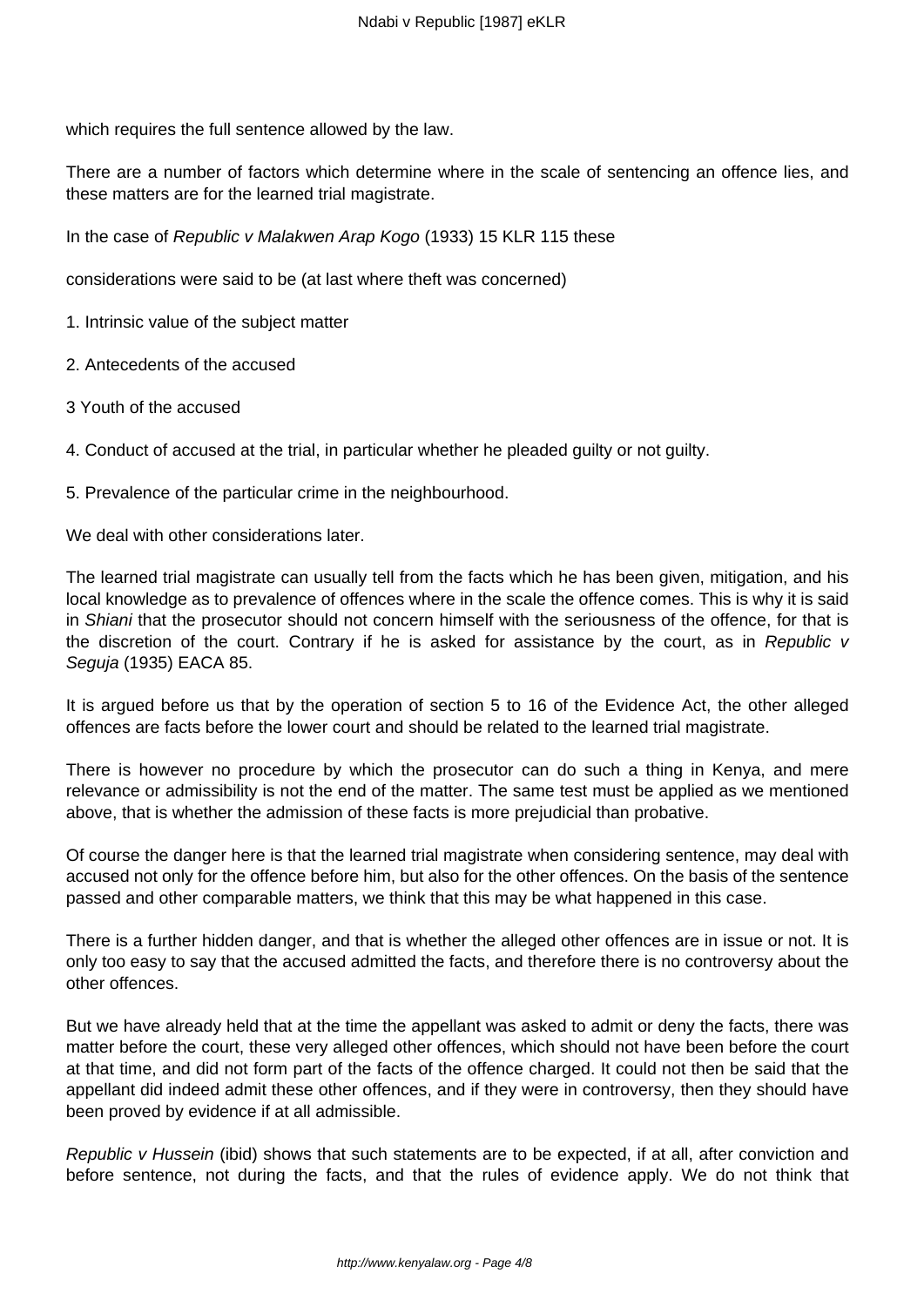Seguja's case, in which the prosecutor was asked for information as to the prevalence of the offence in the area, and in which it was said that such information could come from a responsible officer of the court even though not given on oath affects the position where the information concerns allegations of other offences.

The problem received much consideration in the English Courts during 1979 of 1980. One such case was Republic v Robinson [1969] CLR 207, in which a man was arrested in possession of a small amount of cannabis. After conviction police officers giving evidence about him said that at the time of the offence in 1966 one thousand pounds was found in his home drugs in the Midlands.

It was held that the evidence should not have been given. Since it was necessary in drug cases to the actual offence to distinguish between those who possess for consumption and those who possess for trafficking, it is the duty of the courts to receive admissible evidence on the issue.

But such evidence should not be admitted unless the witness can speak from first-hand knowledge, and it is sufficiently particularized to make it possible for the defence to challenge it.

Further where the prosecution is in possession of evidence of trafficking (and the evidence is not to be led at the trial) notice of it should be given to the defence, so that they have an opportunity to consider it and prepare to meet it. If no notice is given the judge would have a discretion whether or not to admit the evidence.

Such a decision is only persuasive here in Kenya, but it is interesting to see the approach taken. The principle we think to be behind this sort of structure on this manner of presenting information as to the offence or the accused is that the accused is entitled to know what is alleged against him and that principle applies with equal force in Kenya.

We do not wish to enter the lists as to whether such a procedure is necessary in this case to do so. The point is that in whatever jurisdiction, the court needs to know if the information it is given is right before it proceeds to sentence on the basis of it: and so the accused must accept it in terms, or it is to be proved by evidence. Much the same approach was taken in Hussein's case by the Court of Appeal.

As we have shown, it cannot be said in this case that the accused accepted the allegations to be true. He was asked if he accepted the facts of the case and he did. He was not asked if he accepted the additional material.

Going a little further than that, if it be so that evidence was to be given of the matters mentioned, under section 207 of the Evidence Act, what better manner of dealing with it than by charging the accused with it in the first place" It has been done in countless other cases and the allegations here are in the main specific and chargeable. We see no reason why charges have not been brought if the prosecution thought it necessary to deal with the alleged involvement of the appeal and his sympathy with Mwakenya.

There is a very real danger that if other offences are mentioned to the court in this informal way, the learned trial magistrate may have fallen into the error of sentencing the accused in a kind of general way for all the offences mentioned.

He must by his record show that he has disabused himself of this possible error as distinct from considering them to see where in the scale of sentencing such charges should be found to lie.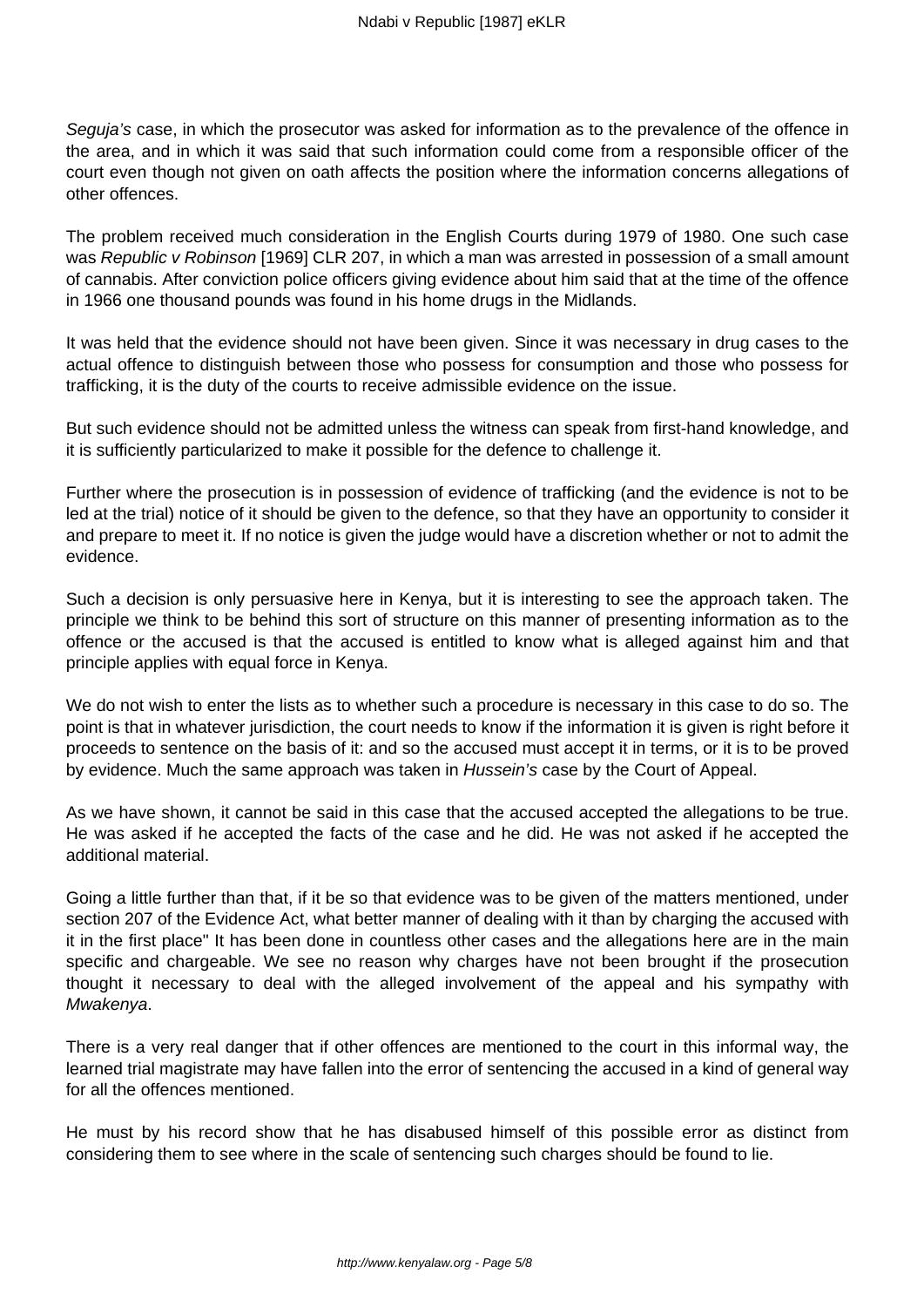The sentence may include an element of sentence for a charge for which the accused has not been charged but in respect of which the accused could be arrested and further proceedings taken, and that would be contrary to the Constitution in section 72(1). That is why the distinction we seek to make is not a distinction without a difference.

On perusal of the record it is quite clear that the learned trial magistrate was moved by the alleged participation in the Mwakenya movement. He has said so, and that comment is based upon material not properly before him.

He has also said that he wanted to reiterate what he had said in another case only that day. Unfortunately that record is not available to us. This practice of referring to comments in another file is a bad one.

We have been referred to decisions of this court in which the contrary to the above appears to have been decided, but we are of the view that the matter has not been considered to the extent to which we have considered it above, as the arguments for the contrary view have not been put forward for the consideration of the court. That is why, although we find these decisions persuasive, nevertheless we must respectfully and regretfully disagree.

The principles of sentencing are well known and have been judicially considered on a number of occasions.

In Ogalo s/o Owoura v Republic (1954) 21 EACA 270 the principle was stated that the court does not alter a sentence on the mere ground that if the members of the court had been trying the appellant they might have passed a somewhat different sentence. The appellate court will not ordinarily interfere with the discretion exercised by the lower court unless it is evident that the lower court has acted upon some wrong principle or overlooked some material factor, or the sentence is manifestly excessive in view of the circumstances of the case. These principles are adopted by the High Court in its appellate jurisdiction. It was further pointed out that courts were not bound by precedent in sentencing, but that the appellate court was afforded some sort of yardstick by precedent when considering whether the sentence was manifestly excessive or not.

Here we cannot say that there has been no breach of principle, as we have tried to point out in the above.

In Nilson v Republic [1970] EA 599 Harris J pointed out that the fact that the appellant pleaded quilty to the charge, and that he had no previous conviction should be considered.

In *Wanjema v Republic* [1971] EA 493, the general principles above set out were reiterated. It was further pointed out that it was an extraneous

matter which should not be relied upon for the magistrate to say that he had issued a warning the previous week as a reason for imposing a heavy sentence. We do not know in this case if the comment made about case no 2497 of 1986 falls into this class or not.

In Wanyoni v Republic [1980] KLR 116 an example was given of how the period of detention before the trial should be taken into consideration when sentence is assessed.

In this case it is quite clear that the appellant was a first offender, and had pleaded guilty. He had further apparently cooperated with the police in their enquiries, and would add that to the matters Harris J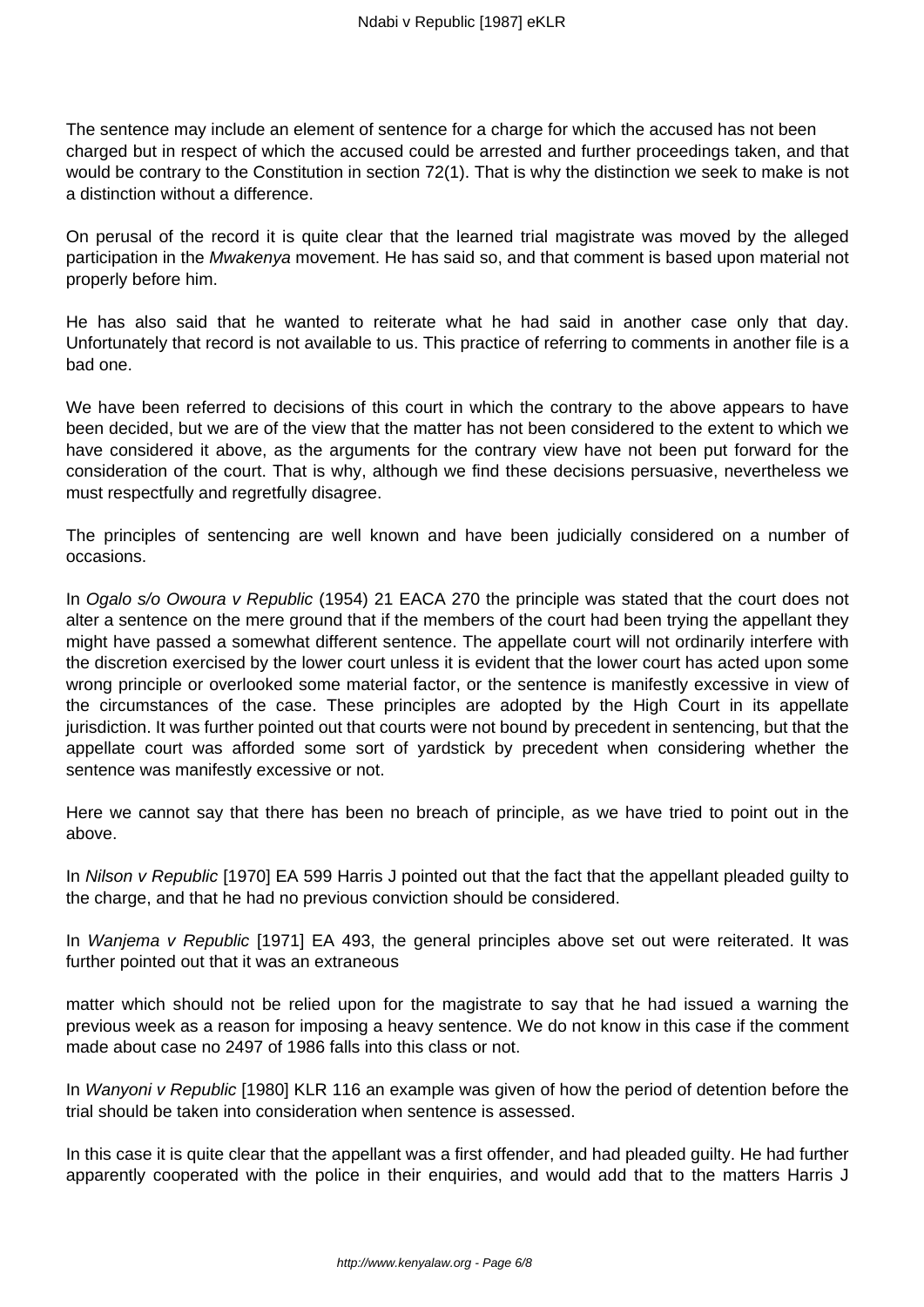mentions as matters to be taken into account. Those matters were obvious at the time the learned trial magistrate was sentencing the appellant.

We accept the proposition by Harris J; in Nilsson's case that a plea of guilty from a first offender requires recognition as a matter of principle, although we would not necessarily subscribe to the reasons Harris J gave for adopting such a principle, which was administrative only.

In our view the reason for recognizing such factors is that they show that the accused has accepted his offence, and that is the first step to rehabilitation, which is the main object of sentencing in the first place.

It is clear to us that at the time of sentence such factors applied. It seems to us that the learned trial magistrate did not in fact give effect to such a principle, although he said that he had such matters in mind, for he sentenced the appellant to 7 years' imprisonment where the maximum sentence he could have passed was 10 years' imprisonment.

We cannot see any reason for that other than that the learned trial magistrate failed to disabuse himself of the danger improperly introduced by the prosecutor that he should sentence for the other offences as well as for the offence charged, as opposed to taking the circumstances into consideration when passing sentence.

For those reasons we consider that the record shows that the learned trial magistrate did not give a material factor due weight in coming to his sentence, and that it cannot be excluded that he acted upon a wrong principle also as we have explained above, and we are of the view that we are required to interfere with it. The sentence of 7 years is set aside.

We therefore consider the proper sentence ourselves. In doing so we are referred to a case which has already been before this court, appears to have been dealt with by the same magistrate on the same day and in which similar circumstances existed.

In fact precedent is only able to help us to establish what is a manifestly excessive sentence, which is not the reason for which we have to consider the proper sentence ourselves. But even if precedent did come into the matter, we have already stated that we regretfully disagree with the decision on principle in that case, and so precedent does not help us.

In fact in these Mwakenya cases, the opinions of the courts, both the subordinate court and the High Court, have been widely deverging, and it is difficult to distil a standard scale, leaving aside the fact that the individual cases vary widely, and each case must depend on its own facts. We notice that, comparing the final sentences in 1982, which involved in most cases active participation in an actual military event to the terror of the public, with the sentences now being passed in respect of Mwakenya cases, in the main the more recent sentences have been higher.

We have in mind the real threat posed to the stability of our country by those who assist in the dissemination of the ideas expressed in the sort of publication the appellant was distributing, and are of the view that the courts are required to take a firm view of such offences.

So taking to account the fact that the appellant is a first offender that he pleaded guilty, and so far as we knew, assisted in enquiries, his family responsibilities as put forward to the learned trial magistrate, and all the matters we have heard, we substitute a sentence of 31/2 years' imprisonment.

For the avoidance of doubt appeal against conviction, if any, is dismissed, and appeal against sentence